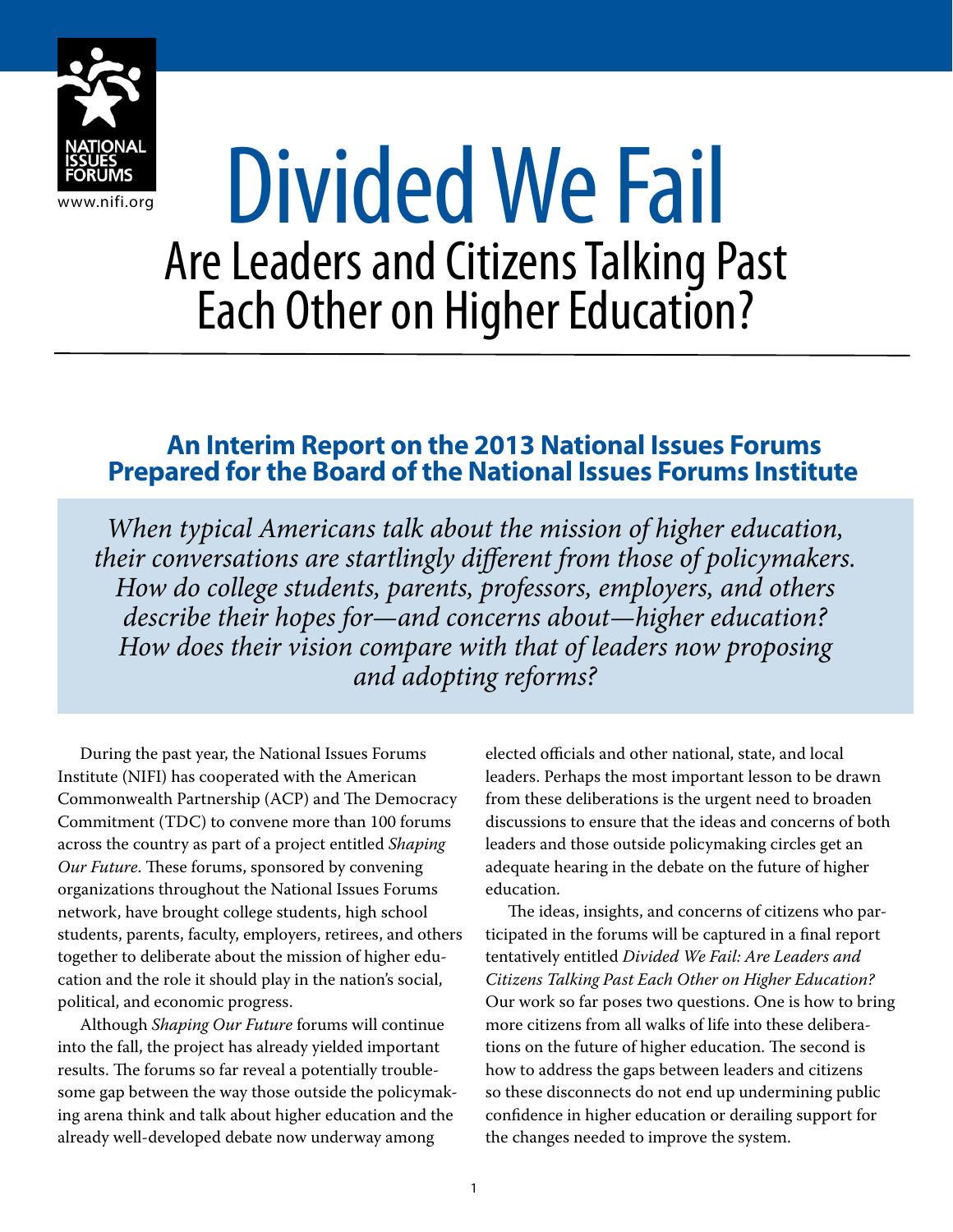## **HERE ARE SOME OF THE MOST IMPORTANT CONTRASTS THE REPORT WILL HIGHLIGHT**

**PARTICIPANTS IN THE NIF FORUMS** 

| <b>LEADERS AND EXPERTS</b> |
|----------------------------|
|----------------------------|

| Both inside and outside higher education, innova-<br>tion is the watchword. Facing a more competitive<br>international economy and relentlessly rising college<br>costs, leaders say now is the moment for higher<br>education to reinvent itself. Some are asking tough<br>questions about the place of traditional, four-year<br>degrees in today's world. | Forum participants spoke repeatedly about the<br>benefits of a rich, varied college education. Most saw<br>enormous value in the classic four-year residential<br>experience where, in their view, students have time and<br>space to explore new ideas and diverse fields. For many<br>participants, being able to take advantage of this expe-<br>rience is the key to becoming an educated person. |
|--------------------------------------------------------------------------------------------------------------------------------------------------------------------------------------------------------------------------------------------------------------------------------------------------------------------------------------------------------------|-------------------------------------------------------------------------------------------------------------------------------------------------------------------------------------------------------------------------------------------------------------------------------------------------------------------------------------------------------------------------------------------------------|
| Business and government leaders have called for<br>higher education to graduate more scientists, engineers,<br>and technology innovators to bolster US competitiveness.                                                                                                                                                                                      | Most participants saw this as a laudable goal, but<br>not a pressing one and not one that would improve<br>the economy for most Americans. Many stressed that<br>STEM professionals will be more creative if they too<br>are more broadly educated.                                                                                                                                                   |
| Leaders voice deep concern about how govern-<br>ments and students can afford higher education's rising<br>costs.                                                                                                                                                                                                                                            | Most participants seemed to be at a very early stage<br>of their thinking on this issue. Many were alarmed by<br>student debt, but there was little focused discussion<br>about the difficult choices and trade-offs involved in<br>containing costs in the system overall.                                                                                                                           |
| Most leaders say that it is imperative to increase<br>the number of Americans attending and completing<br>college in order to strengthen the economy.                                                                                                                                                                                                        | Many participants wondered whether the country<br>has gone too far in encouraging students to attend<br>college-especially traditional, four-year programs.<br>Some worried that college students too often aren't<br>sufficiently prepared or motivated to take advantage<br>of what higher education offers.                                                                                        |
| Leaders are advancing a number of specific ideas<br>and reforms-competency-based education, for<br>example-that they believe will make higher education<br>more affordable and more in step with the needs of the<br>job market. Many are focusing on community colleges<br>as an increasingly crucial part of the system overall.                           | Most forum participants had not focused on or<br>deliberated on many of these ideas prior to the ses-<br>sions. For most, "college" meant traditional four-year<br>programs, and many did not initially talk about the<br>role or importance of community colleges. This was<br>generally true even of faculty or college administrators<br>attending the forums.                                     |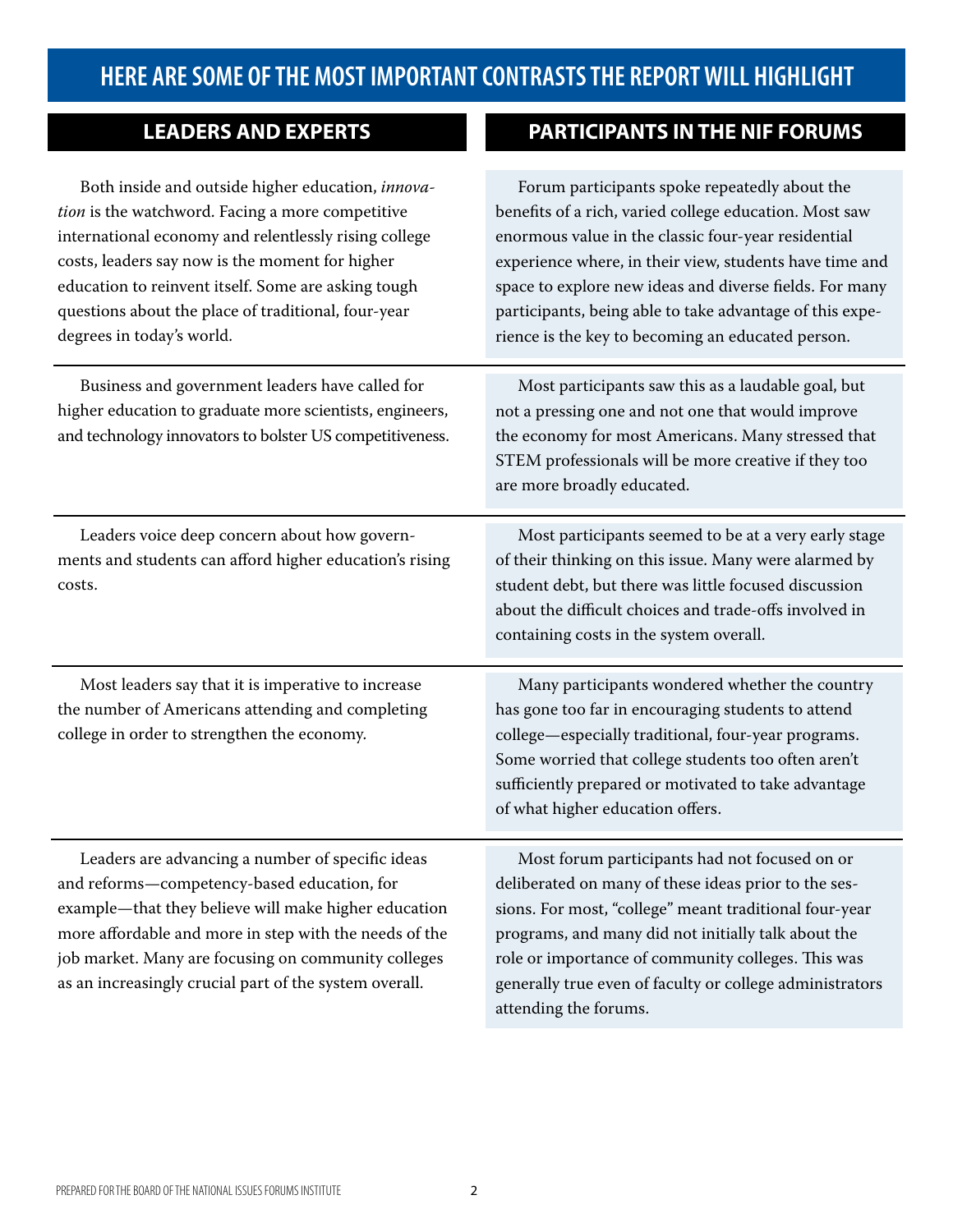### **THE** *SHAPING OUR FUTURE* **FORUMS**

Given the topic of higher education, it is not surprising that many *Shaping Our Future* forums were held on college campuses, that many of the convening groups were higher education institutions, and that many of the participants had some connection to, or special interest in, higher education. A list of forums held to date appears at the end of this report.

Organizers of most forums took steps to invite local community residents in addition to students, faculty, administrators, university employees, recent grads, and others. Some forums, such as those organized by book clubs and senior centers, mainly drew citizens without any formal connection to higher education, although most tended to be college graduates.

For these forums, NIFI published a short issue guide called *Shaping Our Future: How Can Higher Education* 

*Help Us Create the Society We Want?* The guide describes three alternative missions for higher education: 1) emphasizing science and technology education to help the economy; 2) offering students a rich, broad education and emphasizing principles like responsibility, integrity, and working together; and 3) expanding opportunity by helping more students attend college and graduate. It also lays out the rationale behind each option and suggests policy actions that might accompany each of them, emphasizing both the advantages and drawbacks of these proposals. In most forums, participants saw a video introducing the topic and recapping the alternatives. In some sessions, participants also completed short questionnaires capturing their thinking following the deliberations.

#### **WHO COMES TO THE FORUMS?**

The NIF forums attract individuals of all ages from around the country and gives them the chance to weigh different missions for higher education and exchange views on alternative ideas for addressing the challenges it faces. As might be expected, most of those who opt to come to the forums have an expressed interest in higher education—either as students, faculty, parents, or simply adults who believe their own college experiences played a central role in shaping their lives and expanding their opportunities. Consequently, the reflections captured here should not be read as a formal or systematic survey of public opinion.

However, the NIF forums do provide another kind of insight. The students, alums, professors, business people, community organizers, retirees, and others who come to the forums are especially attentive to higher education issues. Moreover, they typically spend 90 minutes or more in the forums talking with colleagues, classmates, and neighbors about higher education's challenges and weighing alternative visions for its future. As such, their thinking may well foreshadow concerns, questions, and ideals that will emerge among a broader swath of the public as leaders move forward with reform.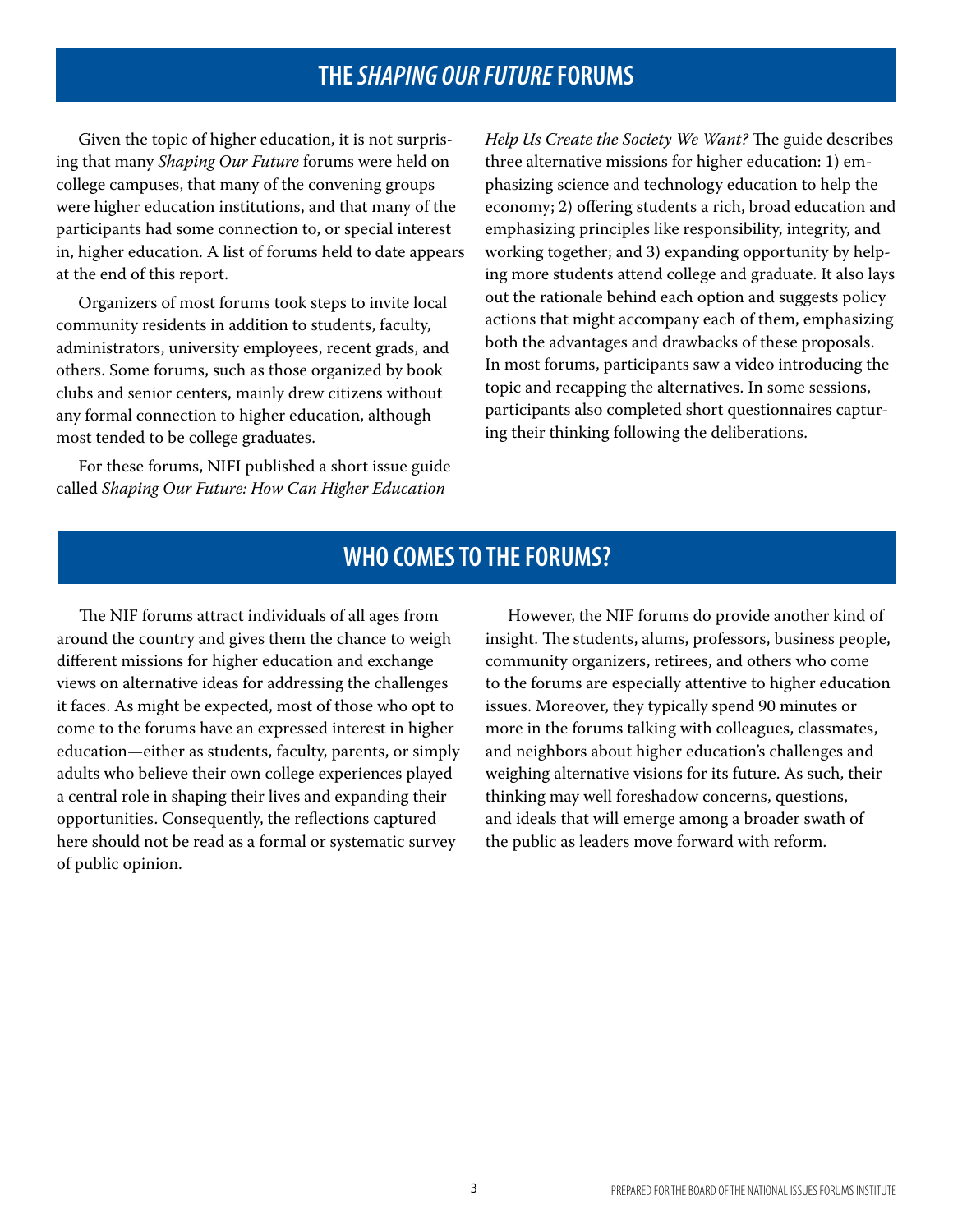#### **WHERE DO WE GO FROM HERE?**

Below, we suggest a set of questions that, based on what we have seen in the forums to date, warrant much broader and more inclusive discussions—discussions that invite participation from leaders and the broader public alike. The challenge highlighted here is that the country is now having two very different, largely separate, conversations about the future of higher education. What is promising is that so many Americans outside the policymaking arena want to think and talk more about the mission of higher education and its role in shaping our collective future.

The final report on the forums will showcase the enormous divide between the policymaker debate on higher education and the ideas and concerns among the more typical citizens who participated in the forums. Both groups bring important values and issues to the table but, at present, there is substantial crosstalk and miscommunication between them.

Indeed, the principal take-away from the forums is the need for broader, more inclusive deliberations conversations that bridge the customary divisions in our society. These include divisions between policymakers and citizens, educators and employers, faculty and students, people on campuses and in communities, those who are lucky enough to have college degrees and those who haven't. The NIF forums have propelled the conversation, but they also suggest additional questions that warrant more inclusive deliberation:

**1. What does it mean to be well educated?** The forums suggest that some leaders may have underestimated the value many Americans place on college as a time and place where students receive a rich and broad education —something beyond specific job training. So what does it mean to be well-educated in today's world? Are the liberal arts—or perhaps an updated version of them—a thing of the past, or is it the very thing we need?

**2. How do we make higher education affordable for governments and for students?** The cost challenges facing higher education are real, and the choices they present are not easy. But absent a better understanding of the options and a wider participation in choosing the

best ones, many Americans may be inclined to push back against needed change. How can we move this conversation out of state houses, legislatures, and expert seminars to include many more Americans? Can we control costs without jeopardizing the aspects of higher education citizens value most?

**3. What does it mean to be prepared for the world of work when it changes year by year?** Many in the forums voiced an almost idealistic view of what education should be, but that didn't mean they weren't worried about students getting jobs. In fact, they were troubled by the idea that the kind of education that benefits a student over a lifetime may not be the kind of education that will help a new graduate get a job right out of college. Is higher education about educating people for the longterm, or do we assume that we'll all be "going back to school" throughout our lives. What do employers really want, and is it higher education's job to deliver it?

**4. Should all young people be encouraged to go to college?** Forum participants seemed to struggle with what they saw as a tension between giving all young people the chance to improve their education and the risk that higher education will lower its standards in an effort to help more people graduate. Are these goals of accepting many more young people into institutions of higher learning and maintaining high academic standards in tension? Should we encourage all students to pursue degrees? And what should we offer to students who aren't interested in further academic study?

**5. What do we mean by "equal opportunity" in higher education?** Both the forums and public surveys show that the country is divided over whether our current higher education system really offers an equal chance for all. Many Americans believe that even lowincome students can still graduate from college by going part-time and choosing less expensive public options. But is that really equal opportunity? Should we do more to avoid developing a two-tiered system where affluent youngsters can choose full-time, residential, liberal arts colleges, but lower-income students rarely have that option?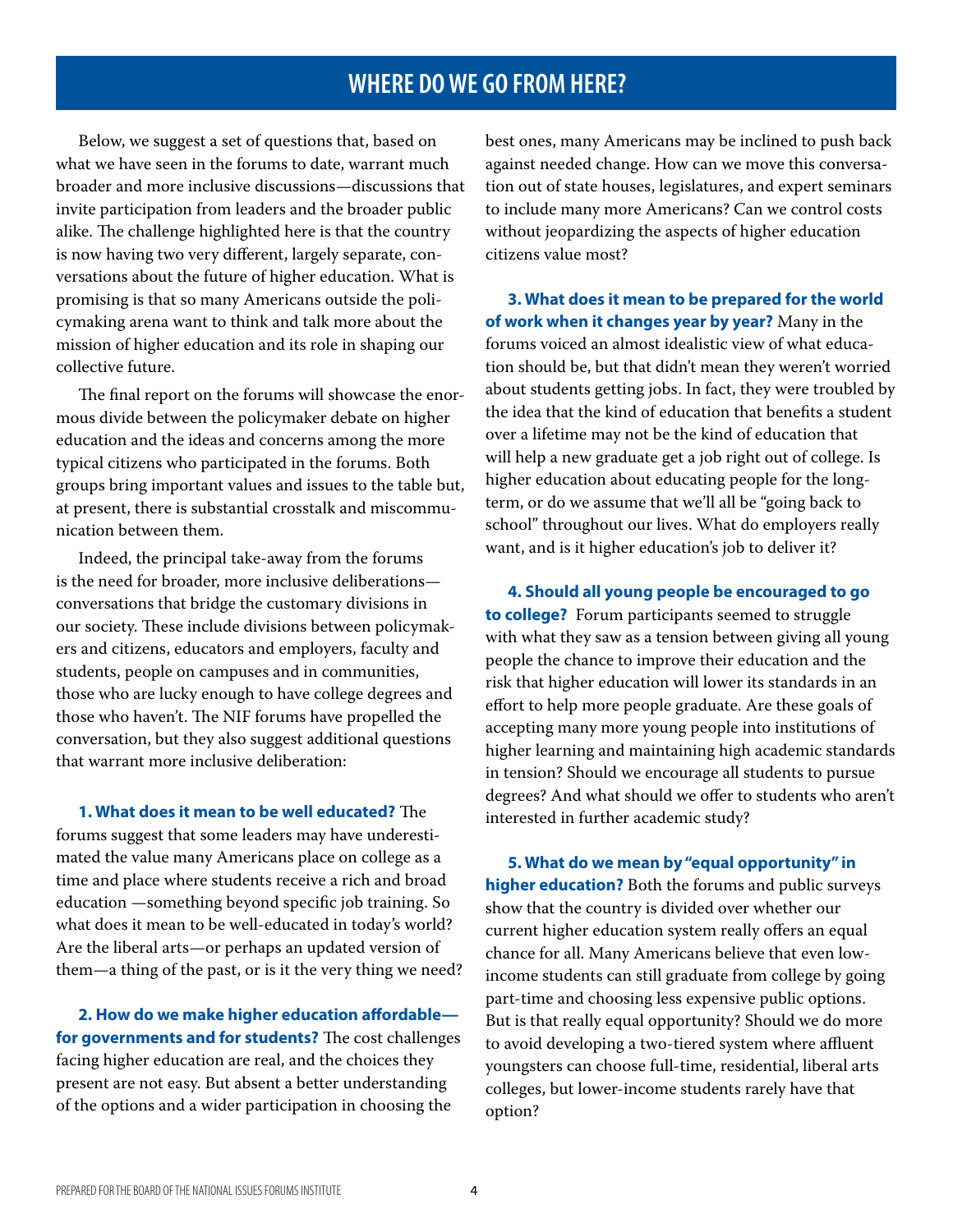## **WILL HIGHER EDUCATION BE REINVENTED FROM THE TOP DOWN?**

The higher education system in the United States now faces an array of daunting challenges—some financial, some pertaining to purpose. The results of the *Shaping Our Future* forums show that many citizens do not yet recognize the depth of these challenges. Yet, these same citizens have ideals, values, and concerns that should be weighed as part of the policymaking

equation. The question going forward is whether higher education will be reshaped from the top down, adopting changes and solutions that skip over public concerns, or whether leaders will find ways to co-frame solutions side by side with the citizens they say they want to serve.

## **FORUMS ARE "AWESOME"**

For many NIF participants, the opportunity to talk about the future of higher education and its role in society was a new one. Even though a majority had some connection to a college or university, about 4 in 10 of those completing questionnaires said they heard ideas in the forums that were new to them. Some commented that the forums helped them see, as one Iowa woman put it, that "this is something that I need to be concerned about. This is a public issue."

A Kansas student went further: "This is my first time at something like this—in politics or whatever. I stay far, far [away] from that, but I really enjoyed it. I really enjoyed putting [in] my opinion, being able to think about this stuff. It was awesome."

This is an interim report on the 2011-2012 National Issues Forums deliberations prepared by Jean Johnson of Public Agenda for the Kettering Foundation.

Copyright © 2013 by the Kettering Foundation



The Charles F. Kettering Foundation of Dayton, Ohio (with offices in Washington, DC, and New York City), is a nonprofit operating foundation chartered in 1927. The foundation is not a grantmaker but rather engages in joint research with others. Kettering's primary research question is: what does it take to make democracy work as it should? For information about the Kettering Foundation, please visit **www.kettering.org**.

The interpretations and conclusions contained in this publication, unless expressly stated to the contrary, represent the views of the author or authors and not necessarily those of the foundation, its directors, or its officers.



Public Agenda is a national, nonprofit, nonpartisan organization dedicated to strengthening democracy and improving people's lives. Through research and public engagement, we give divided citizens and leaders the means to build common ground and make progress on critical issues, including education reform, the environment, and health care. Find us on Facebook at facebook.com/ Public Agenda and on Twitter at @PublicAgenda.



National Issues Forums is a nonpartisan, nationwide network of locally sponsored public forums for the consideration of public policy issues. It is rooted in the simple notion that people need to come together to reason and talk—to deliberate about common problems. Indeed, democracy requires an ongoing deliberative public dialogue. More information is available at **www.nifi.org**.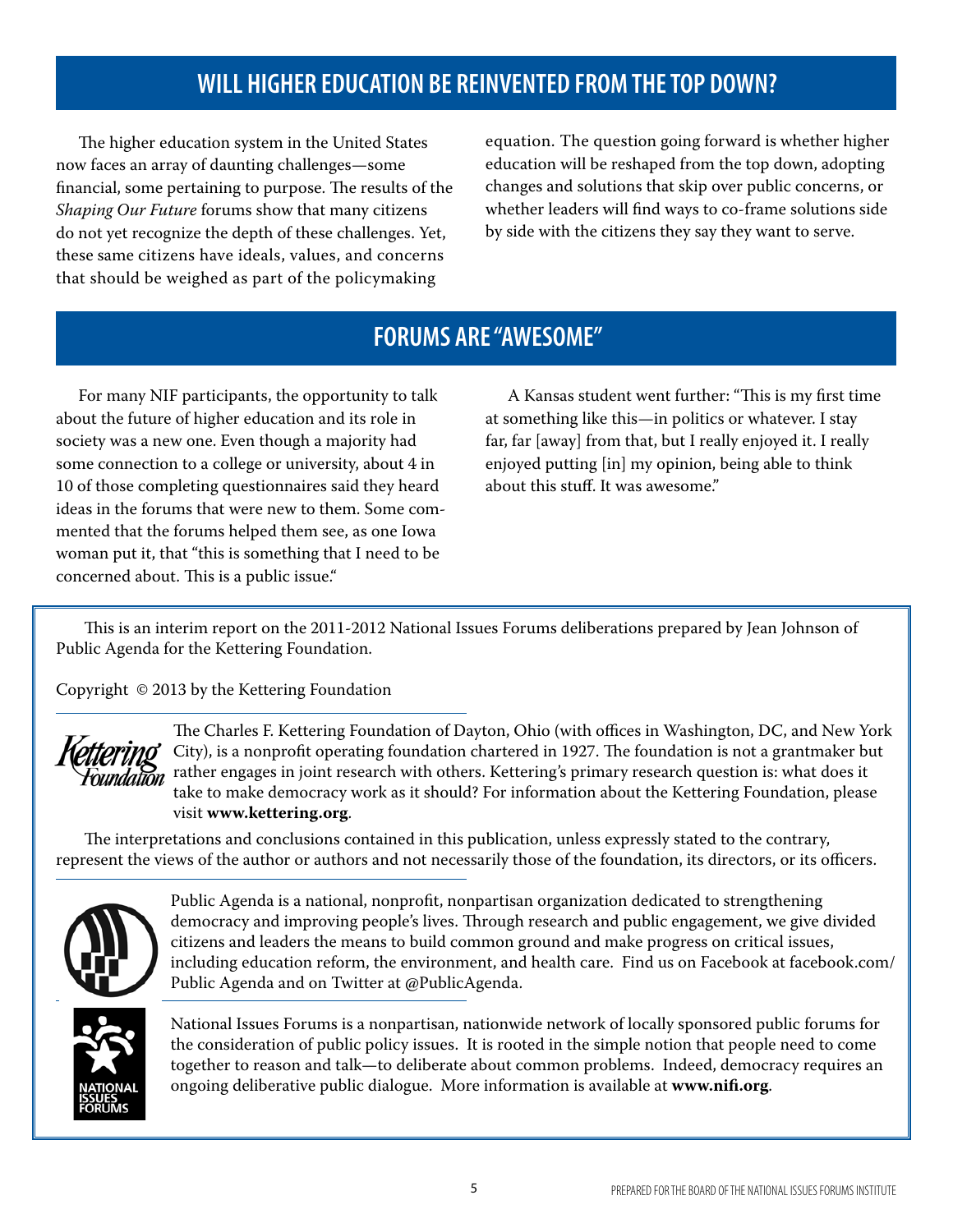## **A SAMPLING OF REFLECTIONS FROM THE FORUMS**

"Granted, I'm biased towards the liberal arts, but if you have a higher education background, period, you've had opportunity to be exposed to different cultures, different lifestyles, different religions, different belief systems, and you have a heart that is not—a heart and a mind that are both opened, and I think that's what education does for you."

*Manhattan, Kansas* 

"Thinking about college solely [as career preparation] just makes you a resource to be optimized by society, rather than to be a real person and a free thinker."

*Albuquerque, New Mexico*

"Whatever [students are] studying right now is probably not going to be true in five years, two years, maybe. You don't know, maybe next year. You can't learn this box and then use that forever, because that's not the way the world is now."

*Des Moines, Iowa*

"We've lost the idea or the feeling that education is sacred. . . . When people are worried about going to school to get the job, to get a job, to make money, to get a job, to make money . . . I think at that point, we're putting price tags on education. As soon as we do that, then education, in and of itself, is no longer sacred."

*Denver, Colorado*

"Innovation is the strength of the United States in science and technology. That means a broadly educated and experienced person. . . . They need to be very good at their technology or science, but [they need more than that] or we're going to be another China."

*Manhattan, Kansas*

"How many people in this country can afford to pay \$30,000 and \$40,000 a year—one year? I can't even wrap my brain around that. I think there is something really, really, very, very wrong about that."

*Laurel, Maryland* 

"We're so driven toward [the idea that] everybody is going to graduate and go to college, and we're leaving a lot of kids behind who are not academically inclined and don't have the skills—[who] need more hands-on classes—and we have nothing for them. They are dying in our high schools."

*Denver, Colorado* 

"Not everybody is well-suited even for a four-year degree. How do we value those other options, those other avenues, and how do we remove the kinds of obstacles to access that aren't just financial?"

*Greensboro, North Carolina*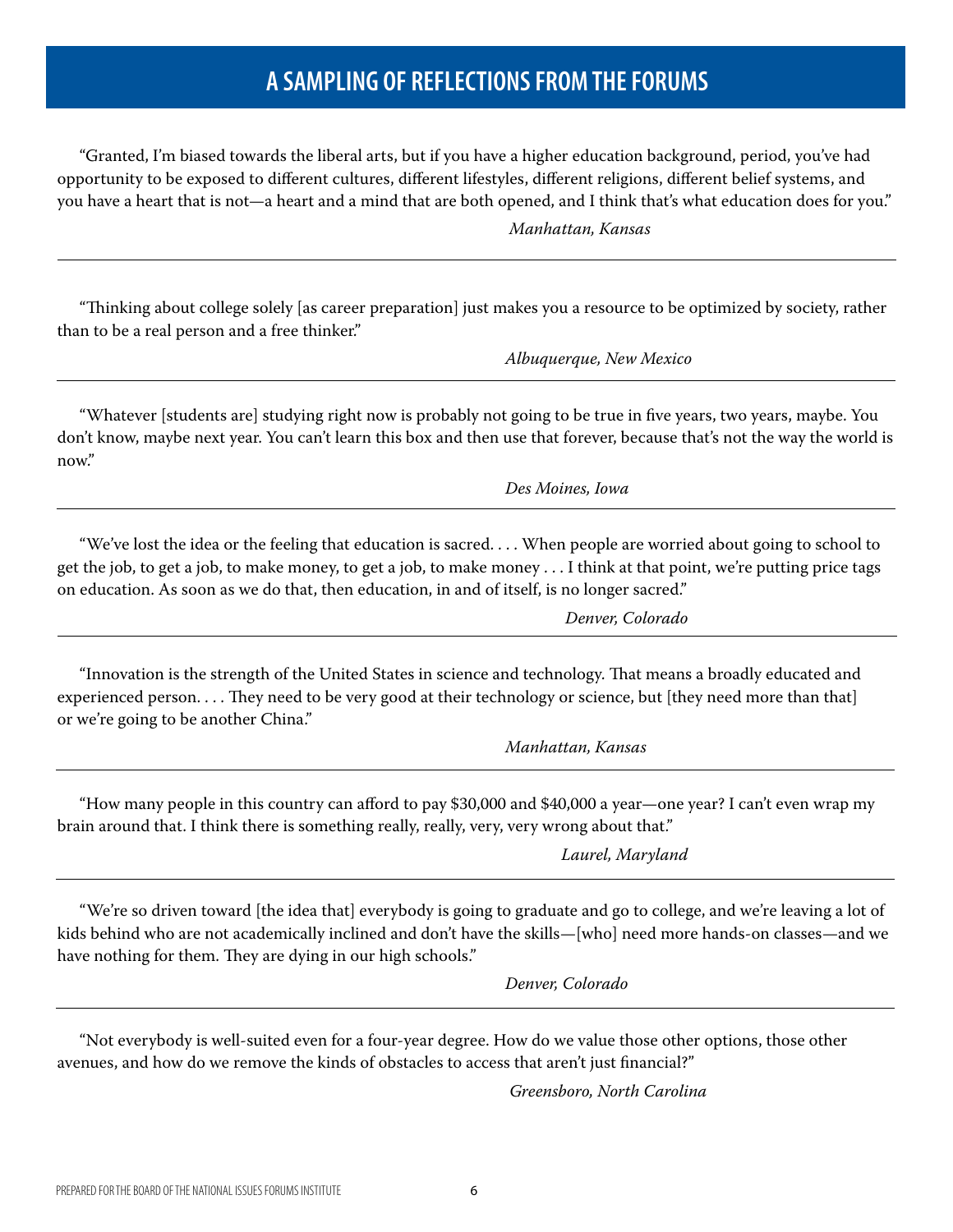## *SHAPING OUR FUTURE* **FORUM LOCATIONS, 2012-2013 (THROUGH JULY)**

| <b>Alaska</b>  |                                                                                                        |
|----------------|--------------------------------------------------------------------------------------------------------|
| Mar 27, 2013   | Fairbanks-Wood Center (University of Alaska Fairbanks,<br>Department of Sociology)                     |
| Apr 03, 2013   | Fairbanks-Noel Wien Public Library (University of Alaska<br><b>Fairbanks, Department of Sociology)</b> |
| Apr 10, 2013   | Fairbanks-Noel Wien Public Library (University of Alaska<br><b>Fairbanks, Department of Sociology)</b> |
| Alabama        |                                                                                                        |
| Nov 15, 2012   | Auburn-Auburn University                                                                               |
| Jan 14, 2013   | Birmingham-Heritage Hall (University of Alabama)                                                       |
| Jan 28, 2013   | Birmingham-University of Alabama                                                                       |
| Mar 07, 2013   | Fairfield-Fairfield-Miles College                                                                      |
| Mar 11, 2013   | Fairfield-Fairfield-Miles College                                                                      |
| Colorado       |                                                                                                        |
| Nov 12, 2012   | Fort Collins - Council Tree Library (Colorado State University)                                        |
| <b>Florida</b> |                                                                                                        |
| Sep 13, 2012   | Panama City-Gulf Coast State College                                                                   |
| Nov 15, 2012   | Panama City-Community Life Center                                                                      |
| Apr 04, 2013   | Fort Myers-Florida Gulf Coast University                                                               |
| Georgia        |                                                                                                        |
| Sep 24, 2012   | Albany-Albany State University                                                                         |
| Oct 12, 2012   | Milledgeville-Georgia College                                                                          |
| Oct 18, 2012   | Milledgeville-Georgia College                                                                          |
| Oct 23, 2012   | Milledgeville-Center for Engaged Learning (Georgia College)                                            |
| Oct 25, 2012   | Milledgeville-Digital Bridges (Georgia College)                                                        |
| Nov 07, 2012   | Milledgeville-First Presbyterian Church (Georgia College)                                              |
| Nov 09, 2012   | Milledgeville-Georgia College                                                                          |
| Dec 13, 2012   | Milledgeville-Georgia College                                                                          |
| Jan 28, 2013   | Milledgeville-Digital Bridges (Georgia College)                                                        |
| Jan 29, 2013   | Milledgeville-Georgia College                                                                          |
| Feb 27, 2013   | Milledgeville-Georgia College                                                                          |
| Mar 01, 2013   | Milledgeville-Georgia College                                                                          |
| Mar 06, 2013   | Milledgeville-Georgia College                                                                          |
| Mar 07, 2013   | Milledgeville-Georgia College                                                                          |
| Mar 14, 2013   | Milledgeville-Georgia College                                                                          |
| Apr 15, 2013   | Milledgeville-Georgia College                                                                          |
| Apr 17, 2013   | Atlanta-Perimeter College                                                                              |
| Apr 17, 2013   | Atlanta-Mississippi State University                                                                   |
| Apr 20, 2013   | Porterville-Porterville College (Mississippi State University)                                         |
| May 09, 2013   | Milledgeville-First Presbyterian Church (Georgia College)                                              |
| Iowa           |                                                                                                        |

| Jul 09, 2012 | Des Moines-Iowa State Education Association         |
|--------------|-----------------------------------------------------|
| Nov 10, 2012 | Des Moines-Franklin Avenue Library                  |
| Feb 09, 2013 | Des Moines-Des Moines Public Library                |
| Mar 01, 2013 | Cedar Falls-Lang Hall (University of Northern Iowa) |

| <b>Illinois</b>              |                                                                                                                                                      |  |  |
|------------------------------|------------------------------------------------------------------------------------------------------------------------------------------------------|--|--|
| Mar 29, 2013                 | Normal-Heartland Community College, Humanities<br>Department                                                                                         |  |  |
| <b>Kansas</b>                |                                                                                                                                                      |  |  |
| Mar 04, 2013<br>May 13, 2013 | Manhattan-Kansas State University<br>Overland Park-Central Resource Library (Consensus)                                                              |  |  |
| <b>Massachusetts</b>         |                                                                                                                                                      |  |  |
| Jul 20, 2012                 | <b>Boston-Frontiers of Democracy Conference</b>                                                                                                      |  |  |
| <b>Maryland</b>              |                                                                                                                                                      |  |  |
| Feb 09, 2013                 | College Park-UMD School of Public Health (University of<br>Maryland)                                                                                 |  |  |
| Feb 19, 2013                 | Laurel-Victoria Falls (University of Maryland)                                                                                                       |  |  |
| Mar 05, 2013                 | Bowie-Prince George's County Memorial Library (University<br>of Maryland)                                                                            |  |  |
| Michigan                     |                                                                                                                                                      |  |  |
| Nov 23, 2012                 | Mt. Pleasant-Central Michigan University                                                                                                             |  |  |
| <b>Minnesota</b>             |                                                                                                                                                      |  |  |
| Oct 09, 2012                 | Minneapolis-Coffman Union, University of Minnesota<br><b>Twin Cities</b>                                                                             |  |  |
| Oct 17, 2012                 | Rochester-Rochester Public Library (University of Minnesota<br>Rochester, Winona State University Rochester, Rochester<br>Issues Forum)              |  |  |
| Oct 22, 2012                 | St. Paul-University of St. Thomas                                                                                                                    |  |  |
| Oct 23, 2012                 | St. Paul-Buenger Education Center, Concordia University-St.<br>Paul, Community Action, Leadership, and Learning Center                               |  |  |
| Oct 30, 2012                 | Mankato-Centennial Student Union, Minnesota State<br>University, Mankato, Center for Excellence and Innovation<br>and Office of Community Engagement |  |  |
| Nov 07, 2012                 | Brooklyn Park-Center for Business and Technology, North<br><b>Hennepin Community College</b>                                                         |  |  |
| Nov 12, 2012                 | Morris-University of Minnesota Morris                                                                                                                |  |  |
| Nov 13, 2012                 | Moorhead-Knutson Campus Center, Concordia College                                                                                                    |  |  |
| Nov 14, 2012                 | Bemidji-Hobson Memorial Union, Bemidji State University                                                                                              |  |  |
| Nov 15, 2012                 | Duluth-Kirby Student Center, University of Minnesota Duluth,<br>Office of Civic Engagement                                                           |  |  |
| Nov 27, 2012                 | St. Cloud-Atwood Center, St. Cloud State University,<br>Department of Campus Involvement                                                             |  |  |
| <b>Missouri</b>              |                                                                                                                                                      |  |  |
| Nov 27, 2012                 | Kansas City-Rockhurst University Community Center                                                                                                    |  |  |
| May 09, 2013                 | Kansas City-Husch Blackwell (Consensus)                                                                                                              |  |  |
| <b>Mississippi</b>           |                                                                                                                                                      |  |  |
| Apr 10, 2013                 | Philadelphia-West Side Community Center (Mississippi<br><b>State University)</b>                                                                     |  |  |
| Apr 10, 2013                 | Jackson-Mississippi State University                                                                                                                 |  |  |
| Apr 11, 2013                 | Jackson-Mississippi State University                                                                                                                 |  |  |
| Apr 11, 2013                 | Perkinston-Mississippi State University                                                                                                              |  |  |
| Apr 13, 2013                 | Jackson-Mississippi State University                                                                                                                 |  |  |